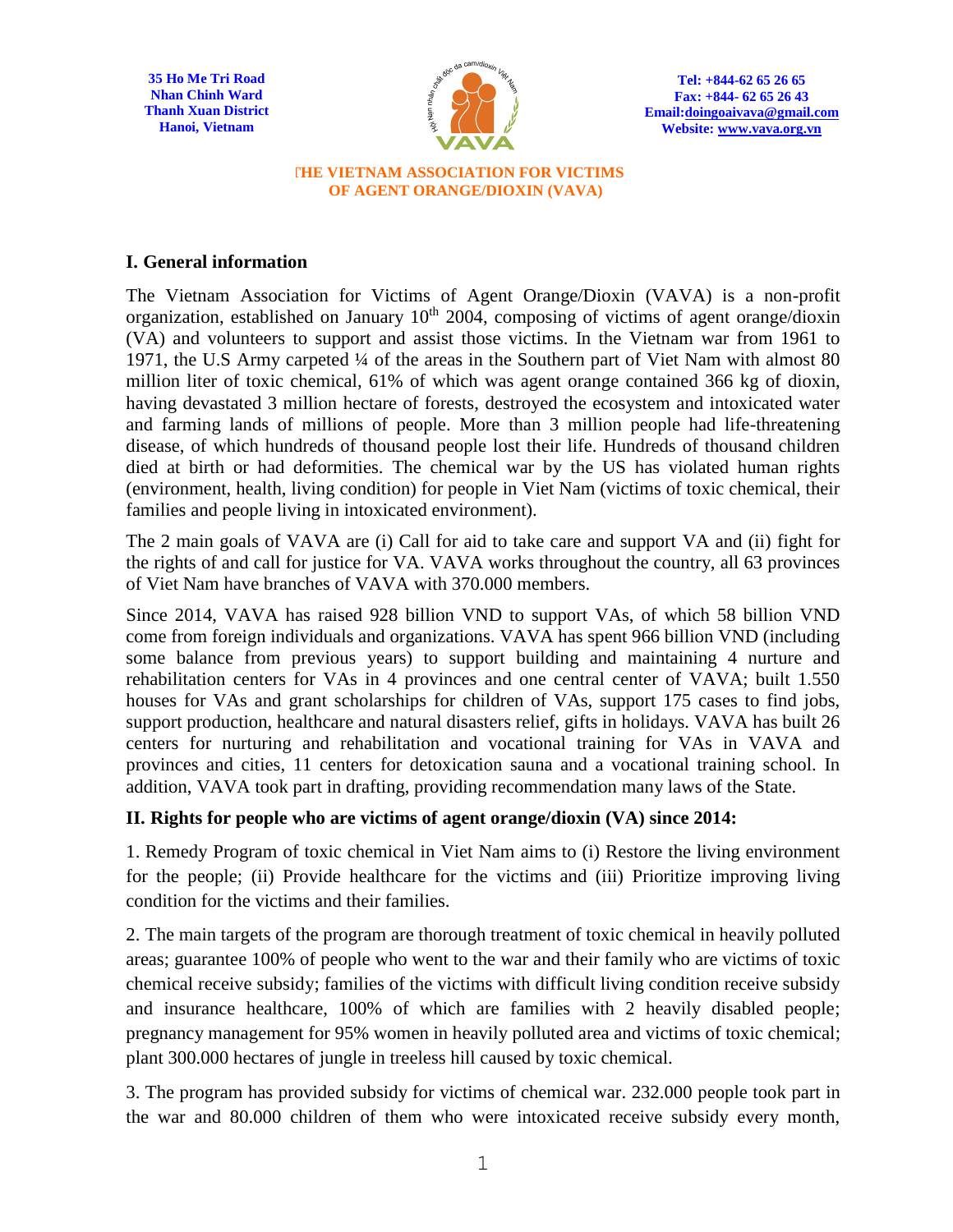special treatment for education, are provided housing, healthcare, supporting and orthopedic equipment. The government of Viet Nam is consider providing similar policy and treatment to the third generation of victims of dioxin.

4. The program also restored environment in some heavily affected areas: completed detoxicating of the environment in Da Nang airport at the end of 2017; buried and quarantined all dioxin intoxicated land in Phu Cat airport (43.000 m3); buried and quarantined partly dioxin intoxicated land in Bien Hoa airport and start detoxicating the environment in this airport; restoration, renovation and afforestation is basically on schedule; all cultivated land intoxicated in the war has been renovated, guarantee safety standard for cultivation.

5. The related Ministries has issued several circular and decision for VAs. The Ministry of Health and Ministry of Labour, Invalids and Social Affairs issued joint circular no. 20/2016/TTLT-BYT-BLDTBXH on 30<sup>th</sup> June 2016 on instruction for examination to define disease, deformity related to toxic chemical exposure for people took part in the war and their children. The circular also regulated the list of disease and deformity related to toxic chemical exposure. The Ministry of Health issued Decision no. 3201/QD-BYT on 29<sup>th</sup> June 2016 on Approval of specialized document on "Instruction to diagnose disease and deformity related to toxic chemical and dioxin exposure". The Ministry of Health issued Decision no. 3549/QD-BYT on 31th July 2017 on Approval of Instructive document for medical assessing of diseases and deformity related to toxic chemical and dioxin exposure based on the document attached to Decision no 3201.

6. Healthcare through community is the most popular model for VA in Viet Nam. The government takes the main role in organizing community healthcare for VA by funding for large project on healthcare through community for VA; providing 100% health insurance for VA; maintaining the system for nurture and healthcare for VA from the central government to provinces (combine with other people); supporting mean of communication to inform on healthcare for VA; calling for participation and cooperation from NGOs.

7. The main activities of the model are discover the need of healthcare in communities through survey and inquiry; look after and rehabilitate for VA in community by building and training for volunteers, family members; rehabilitate at home with focus healthcare through different course or half board at centers (rehabilitation, detoxicated sauna); suggest cases that need to move to provincial hospital or central hospital (require surgery or special treatment); inform and educate way to prevent disease, to rehabilitate, reproductive, pre-reproductive… for the community, especially VAs and their families.

8. Healthcare service are provided through the system of social assistance centers (operated by the Ministry and Department of Labour, Invalids and Social Affairs of cities and provinces); nurture, rehabilitation and detoxicate sauna center operated by people's organizations; nurture center VA of charitable organizations. In total, there are over 100 centers provide healthcare service for VAs. VAVA has 26 centers providing this service.

9. Project "Rehabilitation at community for VAs" of the University of Community Health is implemented through 2 phases: 2008-2013 and 2014-2016 with the target to improve quality of life and help VAs' community integration through surgery and rehabilitation in central or provincial hospital or at home, provide supporting equipment and knowledge on rehabilitation